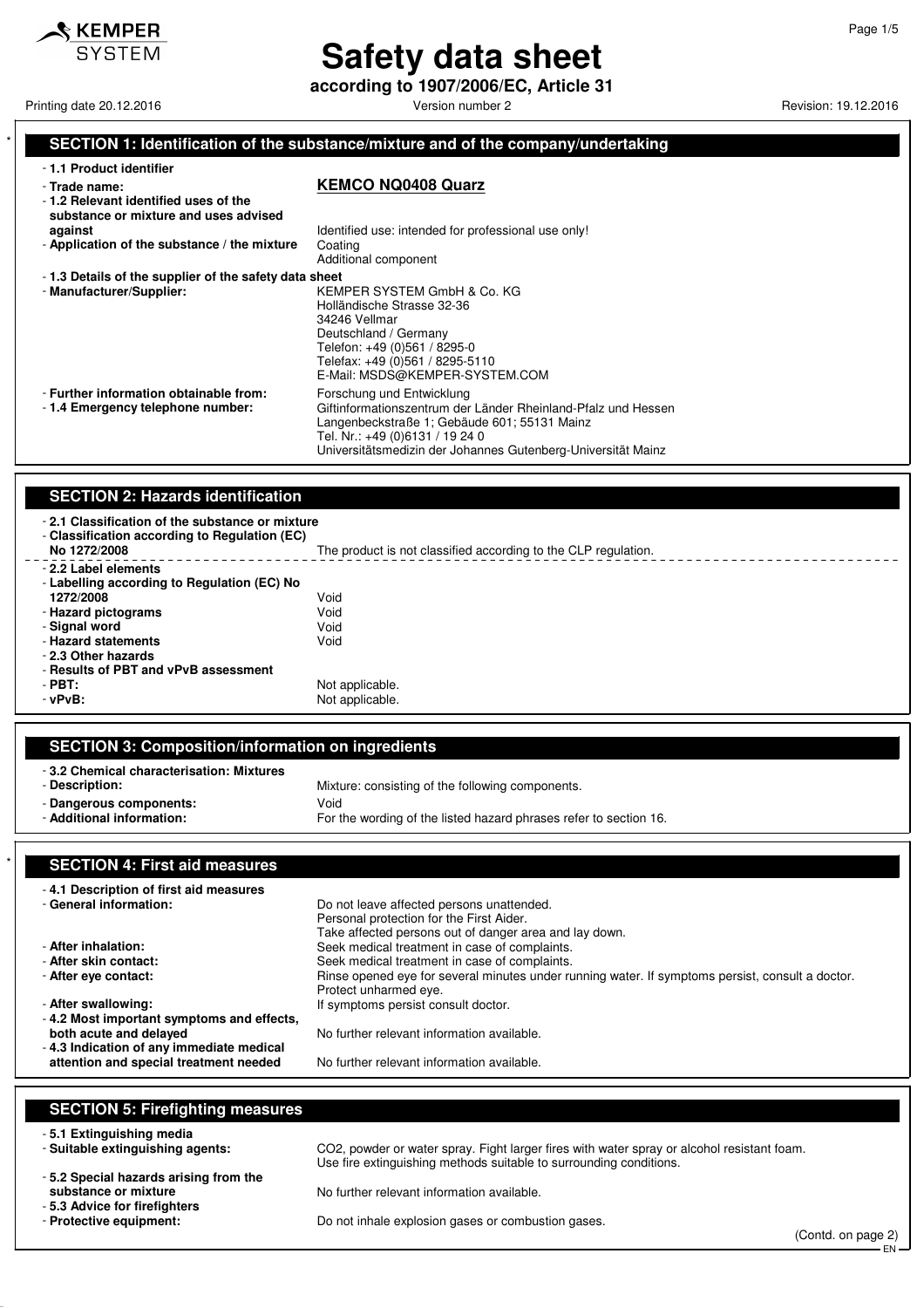**Safety data sheet according to 1907/2006/EC, Article 31**

### **Trade name: KEMCO NQ0408 Quarz**

(Contd. of page 1) - **Additional information Dispose of fire debris and contaminated fire fighting water in accordance with official regulations.** 

| <b>SECTION 6: Accidental release measures</b>                               |                                                                                                                                                                                                                          |
|-----------------------------------------------------------------------------|--------------------------------------------------------------------------------------------------------------------------------------------------------------------------------------------------------------------------|
| -6.1 Personal precautions, protective<br>equipment and emergency procedures | Wear protective equipment. Keep unprotected persons away.                                                                                                                                                                |
| - 6.2 Environmental precautions:                                            | Inform respective authorities in case of seepage into water course or sewage system.<br>Do not allow product to reach sewage system or any water course.<br>Prevent from spreading (e.g. by damming-in or oil barriers). |
| -6.3 Methods and material for containment                                   |                                                                                                                                                                                                                          |
| and cleaning up:                                                            | Dispose contaminated material as waste according to item 13.<br>Send for recovery or disposal in suitable receptacles.                                                                                                   |
| -6.4 Reference to other sections                                            | See Section 7 for information on safe handling.<br>See Section 8 for information on personal protection equipment.                                                                                                       |
|                                                                             | See Section 13 for disposal information.                                                                                                                                                                                 |

| <b>SECTION 7: Handling and storage</b>                                           |                                                         |
|----------------------------------------------------------------------------------|---------------------------------------------------------|
| -7.1 Precautions for safe handling<br>- Information about fire - and explosion   | Store in cool, dry place in tightly closed receptacles. |
| protection:                                                                      | No special measures required.                           |
| - 7.2 Conditions for safe storage, including any incompatibilities<br>- Storage: |                                                         |
| - Requirements to be met by storerooms and                                       |                                                         |
| receptacles:                                                                     | Store only in the original receptacle.                  |
| - Information about storage in one common                                        |                                                         |
| storage facility:                                                                | Store away from foodstuffs.                             |
| - Further information about storage                                              |                                                         |
| conditions:                                                                      | Protect from humidity and water.                        |
|                                                                                  | Store in dry conditions.                                |
| - Storage class:                                                                 | 13                                                      |
| - 7.3 Specific end use(s)                                                        | No further relevant information available.              |

|  | <b>SECTION 8: Exposure controls/personal protection</b> |  |
|--|---------------------------------------------------------|--|
|  |                                                         |  |

| - Additional information about design of<br>technical facilities:                                      | No further data; see item 7.                                                                                                                                                                                          |
|--------------------------------------------------------------------------------------------------------|-----------------------------------------------------------------------------------------------------------------------------------------------------------------------------------------------------------------------|
| -8.1 Control parameters                                                                                |                                                                                                                                                                                                                       |
| - Ingredients with limit values that require monitoring at the workplace:<br>- Additional information: | The lists valid during the making were used as basis.                                                                                                                                                                 |
| - 8.2 Exposure controls<br>- Personal protective equipment:                                            |                                                                                                                                                                                                                       |
| - General protective and hygienic measures:                                                            | Keep away from foodstuffs, beverages and feed.<br>Wash hands before breaks and at the end of work.<br>Avoid contact with the eyes and skin.                                                                           |
| - Respiratory protection:                                                                              | When used properly and under normal conditions, breathing protection is not required.                                                                                                                                 |
| - Protection of hands:                                                                                 | Protective gloves                                                                                                                                                                                                     |
|                                                                                                        | The glove material has to be impermeable and resistant to the product/ the substance/ the<br>preparation.                                                                                                             |
| - Material of gloves                                                                                   | The selection of the suitable gloves does not only depend on the material, but also on further marks of<br>quality and varies from manufacturer to manufacturer.<br>Recommended materials:<br>Nitrile rubber, NBR     |
| - Penetration time of glove material                                                                   | The determined penetration times according to EN 374 part III are not performed under practical<br>conditions. Therefore a maximum wearing time, which corresponds to 50% of the penetration time, is<br>recommended. |
| - Eye protection:                                                                                      | Tightly sealed goggles                                                                                                                                                                                                |
| - Body protection:                                                                                     | Protective work clothing                                                                                                                                                                                              |
|                                                                                                        | (Contd. on page 3)<br>EN-                                                                                                                                                                                             |
|                                                                                                        |                                                                                                                                                                                                                       |



 $\mathcal$ **KEMPER** 

Printing date 20.12.2016 **Principal and COVID-12** Version number 2 Revision: 19.12.2016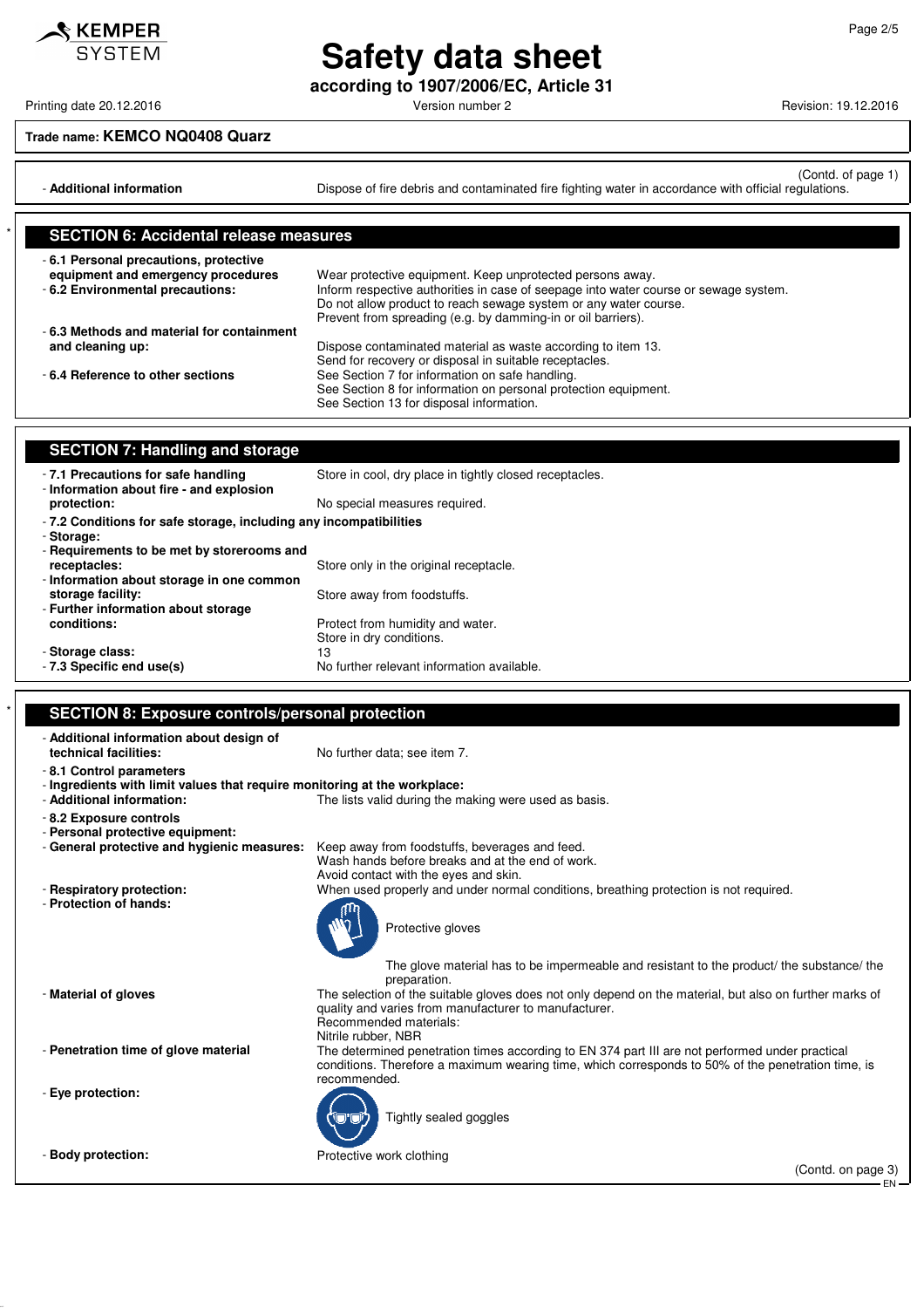$\triangle$  KEMPER **SYSTEM** 

### **Safety data sheet according to 1907/2006/EC, Article 31**

Printing date 20.12.2016 **Version number 2 Version number 2** Revision: 19.12.2016

(Contd. of page 2)

### **Trade name: KEMCO NQ0408 Quarz**

Impervious protective clothing

| <b>SECTION 9: Physical and chemical properties</b>          |                                               |
|-------------------------------------------------------------|-----------------------------------------------|
| - 9.1 Information on basic physical and chemical properties |                                               |
| - General Information                                       |                                               |
| - Appearance:                                               |                                               |
| Form:                                                       | Solid                                         |
| Colour:                                                     | According to product specification            |
| - Odour:                                                    | <b>Odourless</b>                              |
| - Odour threshold:                                          | Not determined.                               |
| - pH-value:                                                 | Not applicable.                               |
| - Change in condition                                       |                                               |
| <b>Melting point/Melting range:</b>                         | Undetermined.                                 |
| Boiling point/Boiling range:                                | Undetermined.                                 |
| - Flash point:                                              | Not applicable.                               |
| - Flammability (solid, gaseous):                            | Not determined.                               |
| - Ignition temperature:                                     |                                               |
| <b>Decomposition temperature:</b>                           | Not determined.                               |
| - Self-igniting:                                            | Product is not selfigniting.                  |
| - Danger of explosion:                                      | Product does not present an explosion hazard. |
| - Explosion limits:                                         |                                               |
| Lower:                                                      | Not determined.                               |
| Upper:                                                      | Not determined.                               |
| - Density at 20 °C:                                         | $2.65$ g/cm <sup>3</sup>                      |
| - Relative density                                          | Not determined.                               |
| - Vapour density                                            | Not applicable.                               |
| - Evaporation rate                                          | Not applicable.                               |
| - Solubility in / Miscibility with                          |                                               |
| water:                                                      | Insoluble.                                    |
| - Partition coefficient (n-octanol/water):                  | Not determined.                               |
| - Viscosity:                                                |                                               |
| Dynamic:                                                    | Not applicable.                               |
| Kinematic:                                                  | Not applicable.                               |
| - 9.2 Other information                                     | No further relevant information available.    |

### **SECTION 10: Stability and reactivity**

- **10.1 Reactivity** No further relevant information available.

- **10.2 Chemical stability**

- **Thermal decomposition / conditions to be** - **10.3 Possibility of hazardous reactions**<br>- **10.4 Conditions to avoid** 

No decomposition if used according to specifications.<br>No dangerous reactions known.

- **10.4 Conditions to avoid**<br> **10.5 Incompatible materials:** No further relevant information available.
	- No further relevant information available.<br>No dangerous decomposition products known.
- 10.6 Hazardous decomposition products:

### **SECTION 11: Toxicological information**

| -11.1 Information on toxicological effects                                |                                                                   |  |  |
|---------------------------------------------------------------------------|-------------------------------------------------------------------|--|--|
| - Acute toxicity                                                          | Based on available data, the classification criteria are not met. |  |  |
| - Primary irritant effect:                                                |                                                                   |  |  |
| - Skin corrosion/irritation                                               | Based on available data, the classification criteria are not met. |  |  |
| - Serious eve damage/irritation                                           | Based on available data, the classification criteria are not met. |  |  |
| - Respiratory or skin sensitisation                                       | Based on available data, the classification criteria are not met. |  |  |
| - CMR effects (carcinogenity, mutagenicity and toxicity for reproduction) |                                                                   |  |  |
| - Germ cell mutagenicity                                                  | Based on available data, the classification criteria are not met. |  |  |
| - Carcinogenicity                                                         | Based on available data, the classification criteria are not met. |  |  |
| - Reproductive toxicity                                                   | Based on available data, the classification criteria are not met. |  |  |
| - STOT-single exposure                                                    | Based on available data, the classification criteria are not met. |  |  |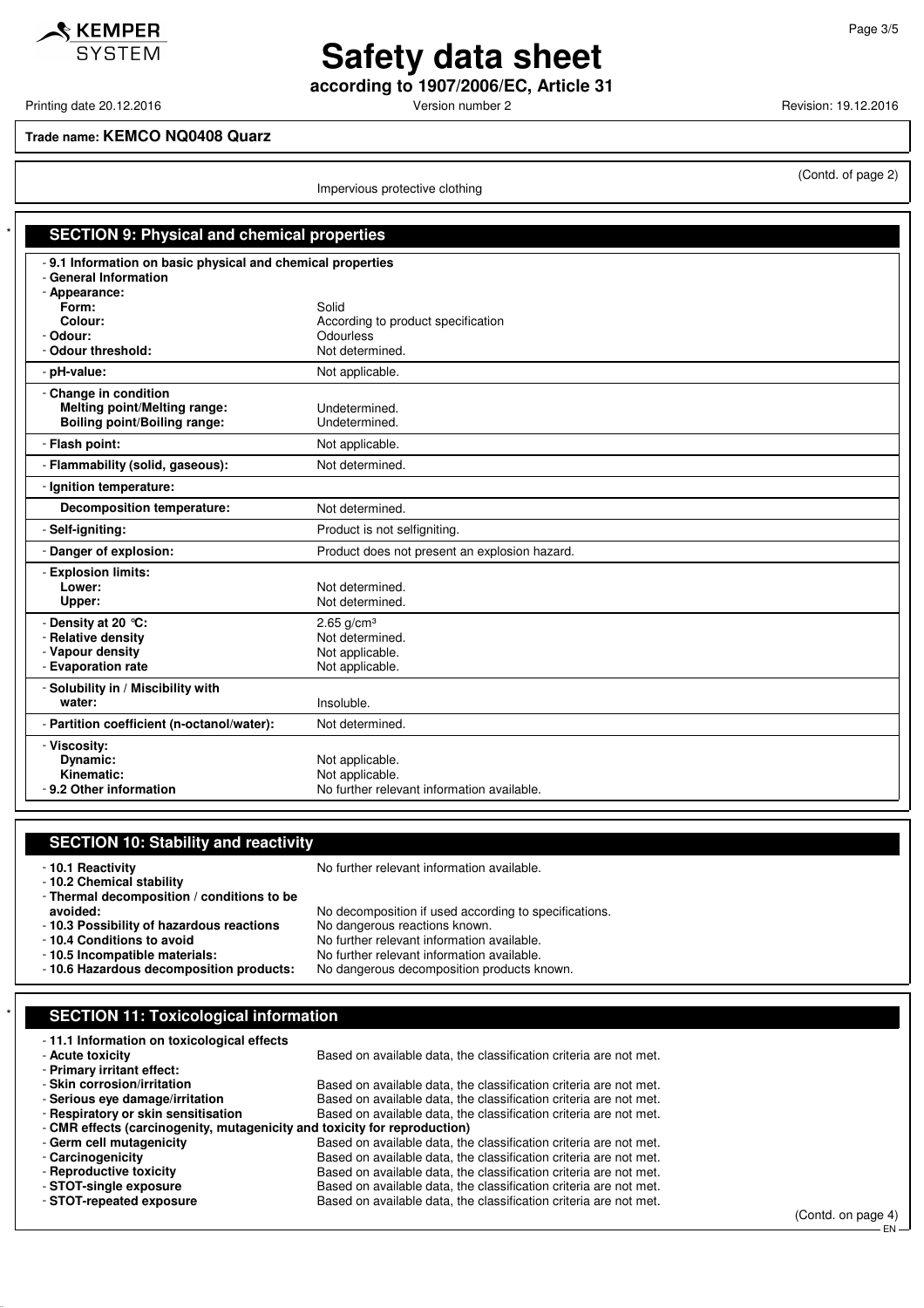**Safety data sheet according to 1907/2006/EC, Article 31**

Printing date 20.12.2016 **Principal and COVID-12** Version number 2 Revision: 19.12.2016

#### **Trade name: KEMCO NQ0408 Quarz**

KEMPER **SYSTEM** 

- **Aspiration hazard Based on available data, the classification criteria are not met.** 

(Contd. of page 3)

|                                                                                                                                                                                                                                                                                                               | <b>SECTION 12: Ecological information</b>                                                                                                                                                                                                                                                                                                                                                                                                                                                                                                                                                                                                                                        |
|---------------------------------------------------------------------------------------------------------------------------------------------------------------------------------------------------------------------------------------------------------------------------------------------------------------|----------------------------------------------------------------------------------------------------------------------------------------------------------------------------------------------------------------------------------------------------------------------------------------------------------------------------------------------------------------------------------------------------------------------------------------------------------------------------------------------------------------------------------------------------------------------------------------------------------------------------------------------------------------------------------|
| - 12.1 Toxicity<br>- Aquatic toxicity:<br>- 12.2 Persistence and degradability<br>- 12.3 Bioaccumulative potential<br>- 12.4 Mobility in soil<br>- Additional ecological information:<br>- General notes:<br>- 12.5 Results of PBT and vPvB assessment<br>$-$ PBT:<br>- vPvB:<br>- 12.6 Other adverse effects | No further relevant information available.<br>No further relevant information available.<br>No further relevant information available.<br>No further relevant information available.<br>Generally not hazardous for water<br>Not applicable.<br>Not applicable.<br>No further relevant information available.                                                                                                                                                                                                                                                                                                                                                                    |
|                                                                                                                                                                                                                                                                                                               |                                                                                                                                                                                                                                                                                                                                                                                                                                                                                                                                                                                                                                                                                  |
| <b>SECTION 13: Disposal considerations</b>                                                                                                                                                                                                                                                                    |                                                                                                                                                                                                                                                                                                                                                                                                                                                                                                                                                                                                                                                                                  |
| - 13.1 Waste treatment methods<br>- Recommendation<br>- Uncleaned packaging:                                                                                                                                                                                                                                  | Smaller quantities can be disposed of with household waste.                                                                                                                                                                                                                                                                                                                                                                                                                                                                                                                                                                                                                      |
| - Recommendation:                                                                                                                                                                                                                                                                                             | Disposal must be made according to official regulations.                                                                                                                                                                                                                                                                                                                                                                                                                                                                                                                                                                                                                         |
|                                                                                                                                                                                                                                                                                                               |                                                                                                                                                                                                                                                                                                                                                                                                                                                                                                                                                                                                                                                                                  |
| <b>SECTION 14: Transport information</b>                                                                                                                                                                                                                                                                      |                                                                                                                                                                                                                                                                                                                                                                                                                                                                                                                                                                                                                                                                                  |
| - 14.1 UN-Number<br>- ADR, ADN, IMDG, IATA                                                                                                                                                                                                                                                                    | Void                                                                                                                                                                                                                                                                                                                                                                                                                                                                                                                                                                                                                                                                             |
| - 14.2 UN proper shipping name<br>- ADR, ADN, IMDG, IATA                                                                                                                                                                                                                                                      | Void                                                                                                                                                                                                                                                                                                                                                                                                                                                                                                                                                                                                                                                                             |
| - 14.3 Transport hazard class(es)                                                                                                                                                                                                                                                                             |                                                                                                                                                                                                                                                                                                                                                                                                                                                                                                                                                                                                                                                                                  |
| - ADR, ADN, IMDG, IATA<br>- Class                                                                                                                                                                                                                                                                             | Void                                                                                                                                                                                                                                                                                                                                                                                                                                                                                                                                                                                                                                                                             |
| -14.4 Packing group<br>- ADR, IMDG, IATA                                                                                                                                                                                                                                                                      | Void                                                                                                                                                                                                                                                                                                                                                                                                                                                                                                                                                                                                                                                                             |
| - 14.5 Environmental hazards:                                                                                                                                                                                                                                                                                 | Not applicable.                                                                                                                                                                                                                                                                                                                                                                                                                                                                                                                                                                                                                                                                  |
| -14.6 Special precautions for user                                                                                                                                                                                                                                                                            | Not applicable.                                                                                                                                                                                                                                                                                                                                                                                                                                                                                                                                                                                                                                                                  |
| -14.7 Transport in bulk according to Annex II of Marpol and the IBC<br>Code<br>Not applicable.                                                                                                                                                                                                                |                                                                                                                                                                                                                                                                                                                                                                                                                                                                                                                                                                                                                                                                                  |
| UN "Model Regulation":                                                                                                                                                                                                                                                                                        | Void                                                                                                                                                                                                                                                                                                                                                                                                                                                                                                                                                                                                                                                                             |
|                                                                                                                                                                                                                                                                                                               |                                                                                                                                                                                                                                                                                                                                                                                                                                                                                                                                                                                                                                                                                  |
|                                                                                                                                                                                                                                                                                                               |                                                                                                                                                                                                                                                                                                                                                                                                                                                                                                                                                                                                                                                                                  |
| <b>SECTION 15: Regulatory information</b>                                                                                                                                                                                                                                                                     |                                                                                                                                                                                                                                                                                                                                                                                                                                                                                                                                                                                                                                                                                  |
|                                                                                                                                                                                                                                                                                                               | -15.1 Safety, health and environmental regulations/legislation specific for the substance or mixture                                                                                                                                                                                                                                                                                                                                                                                                                                                                                                                                                                             |
| - Directive 2012/18/EU                                                                                                                                                                                                                                                                                        |                                                                                                                                                                                                                                                                                                                                                                                                                                                                                                                                                                                                                                                                                  |
| - Named dangerous substances - ANNEX I<br>- 15.2 Chemical safety assessment:                                                                                                                                                                                                                                  | None of the ingredients is listed.<br>A Chemical Safety Assessment has not been carried out.                                                                                                                                                                                                                                                                                                                                                                                                                                                                                                                                                                                     |
|                                                                                                                                                                                                                                                                                                               |                                                                                                                                                                                                                                                                                                                                                                                                                                                                                                                                                                                                                                                                                  |
| <b>SECTION 16: Other information</b>                                                                                                                                                                                                                                                                          |                                                                                                                                                                                                                                                                                                                                                                                                                                                                                                                                                                                                                                                                                  |
| establish a legally valid contractual relationship.                                                                                                                                                                                                                                                           | This information is based on our present knowledge. However, this shall not constitute a guarantee for any specific product features and shall not                                                                                                                                                                                                                                                                                                                                                                                                                                                                                                                               |
| - Department issuing SDS:                                                                                                                                                                                                                                                                                     | research & development                                                                                                                                                                                                                                                                                                                                                                                                                                                                                                                                                                                                                                                           |
| - Contact:                                                                                                                                                                                                                                                                                                    | research & development                                                                                                                                                                                                                                                                                                                                                                                                                                                                                                                                                                                                                                                           |
| - Abbreviations and acronyms:                                                                                                                                                                                                                                                                                 | ADR: Accord européen sur le transport des marchandises dangereuses par Route (European Agreement concerning the International<br>Carriage of Dangerous Goods by Road)<br>IMDG: International Maritime Code for Dangerous Goods<br>IATA: International Air Transport Association<br>GHS: Globally Harmonised System of Classification and Labelling of Chemicals<br>EINECS: European Inventory of Existing Commercial Chemical Substances<br>ELINCS: European List of Notified Chemical Substances<br>CAS: Chemical Abstracts Service (division of the American Chemical Society)<br>PBT: Persistent, Bioaccumulative and Toxic<br>vPvB: very Persistent and very Bioaccumulative |

- www.echa.com

- **Sources** Internet:

(Contd. on page 5) EN